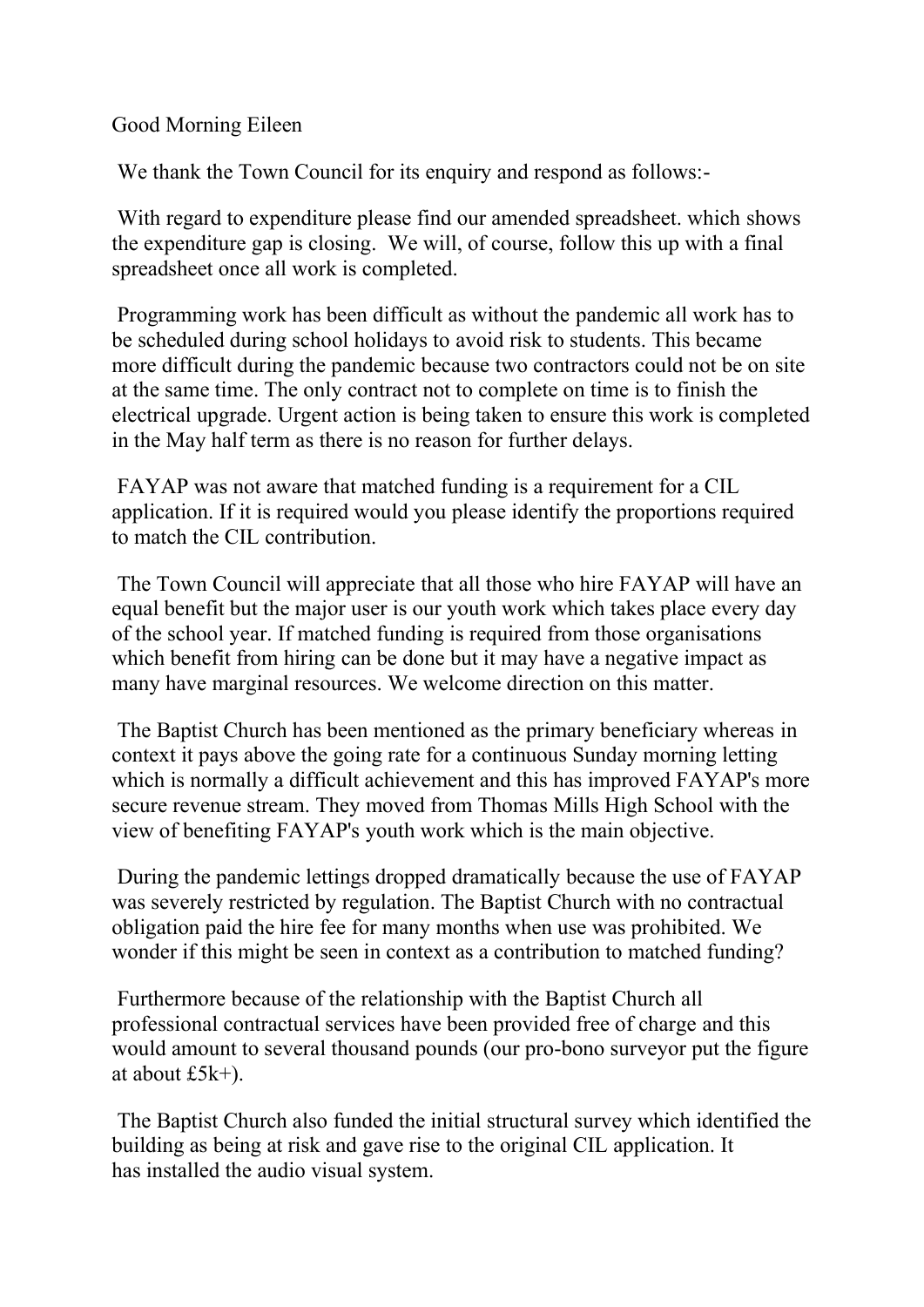In practice it would be hard to get additional matched funding so we would hope to be able to secure this round of CIL funding without further matched funding or, if there is a regulatory requirement, a modest proportion of matched funding? FAYAP already continuously carries out fund raising in various forms in order to fund our youth activities and core cost, which is not easy, as it is especially difficult to get funding for core cost.

FAYAP made a significant contribution to environmental improvement by maximising and stretching the original CIL grant. Double glazing to the lantern lights, all external windows, doors and four roof lights. This has improved comfort considerably by reducing heat loss. Previously the heat loss was so significant that on very cold days the heating system could not cope.

In the current application we have two additional bespoke roof lights that need replacement. These lights are water tight and did not affect the structural integrity of the building but they are a source of heat loss.

The toilets have asbestos cisterns which are not a danger unless interfered with. These are best removed and disposed of because asbestos can be a danger to health. Every contractor is asked to sign the asbestos register so they are aware of the risk. This does not cover the risk of vandalism.

As can be seen the toilets and the kitchen cannot reach modern standards of hygiene. FAYAP wishes to replace them. It seems appropriate to consider this in the context of environmental health benefits.

Most of the other work is a result of wear and tear. The original fittings have survived since the 1960/70s and may continue to function but the maximum user benefit is to the young people who access FAYAP daily and it is a judgement call if they should benefit from an upgrade of accommodation.

FAYAP hopes we have covered all the issues raised but it is not conversant with regulatory requirements for matched funding or what is considered to be an environment upgrade so welcome guidance and clarification from the Town Council on what is needed to secure a CIL grant.

Kind regards

The Trustees at FAYAP Carolyn MacNicol, Chair Graham Beamish, Treasurer Angelika Grant, Secretary